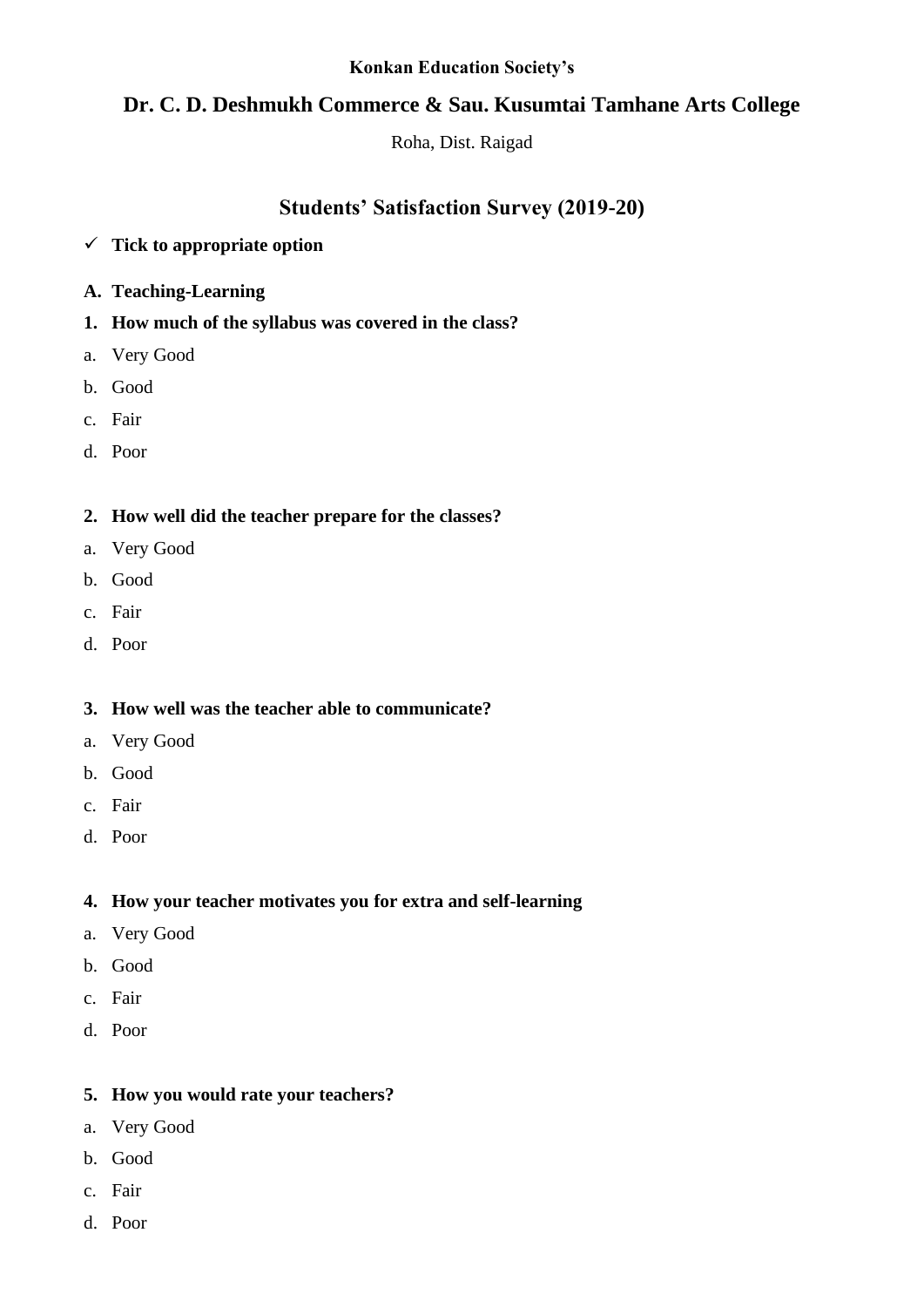### **B. Infrastructural Facilities**

## **1. What extent were you able to get readings material from library?**

- a. Very Good
- b. Good
- c. Fair
- d. Poor

## **2. Was the library well-equipped and properly maintained?**

- a. Very Good
- b. Good
- c. Fair
- d. Poor

### **3. To what extent the teacher uses audio-visual and other technologies?**

- a. Very Good
- b. Good
- c. Fair
- d. Poor

## **4. Are you satisfied with the Canteen facilities?**

- a. Very Good
- b. Good
- c. Fair
- d. Poor

## **5. How do you rate the health- care facilities provided by the institution?**

- a. Very Good
- b. Good
- c. Fair
- d. Poor